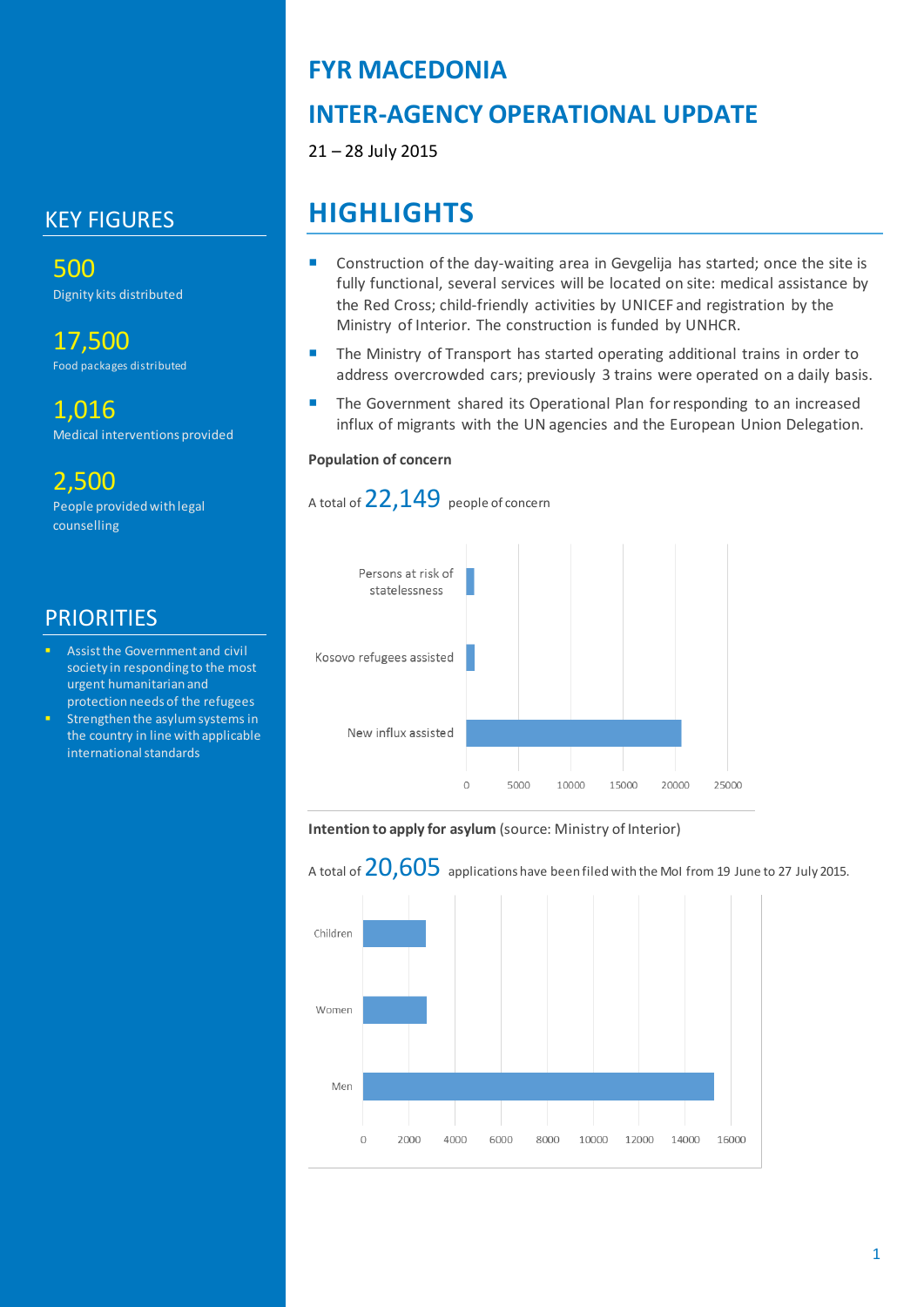# **UPDATE ON ACHIEVEMENTS**

### **Operational Context**

The current average arrival rate in Gevgelija is approximately 1,000 to 1,500 persons per day. The Ministry of Interior registered a total of 20,605 persons as of 27 July 2015. 74% of the arrivals are Syrians, 7% Afghans, 5% Iraqis, 3% Pakistanis and the remainder represent other nationalities such as Somalis, Palestinians, Congolese and Cameroonians. 41 applications for asylum were registered out of which 31 were submitted by Syrians.



UNHCR/N. Spasenoski

# **Achievements**

# **P**rotection

#### **Achievements and Impact**

- UNICEF will be providing equipment and staff for a child-friendly space in the day-waiting area in Gevgelija.
- The Macedonian Young Lawyers Association (MYLA) has two mobile teams at the train station in Gevgelija each day to assist with legal counselling and advice on the asylum procedure. This activity is funded by UNHCR, which will also provide additional budget to hire more staff, in particular interpreters.
- UNHCR's site planner is working closely with the Ministry of Labor and Social Policy and the municipality in Gevgelija to assist in the planning of the day-waiting area. Discussions are ongoing to increase the reception capacity through an additional day-waiting area.

#### **Identified Needs and Remaining Gaps**

Systematic identification and referral of vulnerable cases, other than medical cases, require further improvement. IOM and UNHCR are working jointly with the Ministry of Interior to discuss options to speed up the registration process at Gevgelija train station while ensuring that protection-sensitive procedures are implemented. UNHCR is in discussion with the Ministry Labor and Social Policy to establish a legal protection desk at the registration point.



#### **Achievements and Impact**

- **During the reporting period the Red Cross provided 1,016 medical interventions (out of which 644 were to children)** at Gevgelija and Tabanovce. Four mobile teams of the Red Cross (two teams in each location) are working in two shifts to provide medical assistance and first aid. More severe cases are referred to the nearby hospital.
- The Ministry of Health provides voluntary vaccination at Gevgelija train station throughout the day.
- HERA, funded by UNFPA, is providing mobile gynecology healthcare assistance in coordination with the Red Cross.
- UNFPA distributed 500 dignity kits during the last weeks.

#### **Identified Needs and Remaining Gaps**

 Two additional Red Cross mobile teams and an additional interpreter are required to cover the night shifts; UNHCR will provide the necessary funding for one additional team and the interpreters.